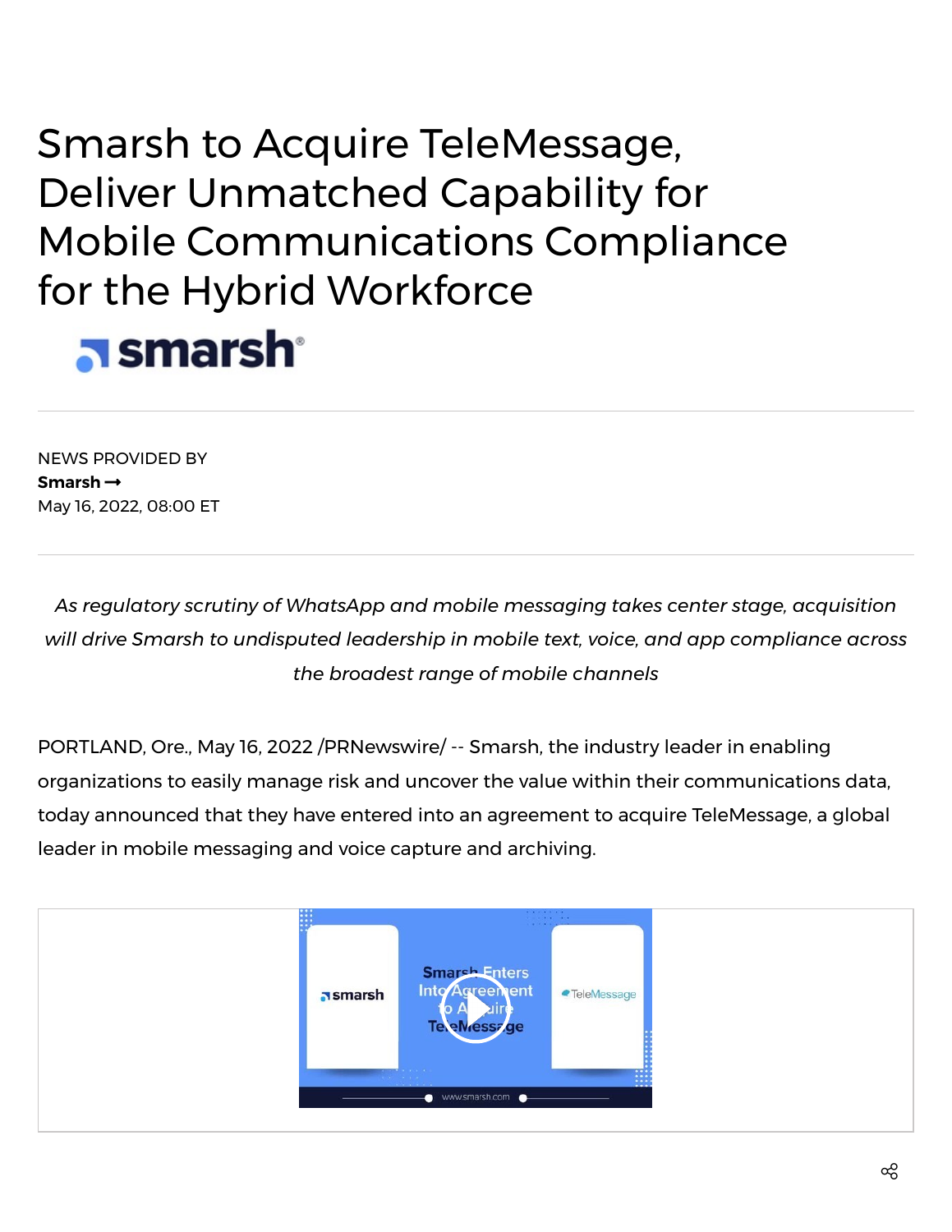Regulatory compliance for mobile devices has been a challenge for many organizations. Many employees have both Corporate and "Bring Your Own" Devices and use both business and consumer messaging apps to communicate with their colleagues and customers. Historically firms had to engage a fragmented landscape of providers to adequately cover their risks. As a result, many companies simply had "gaps" in their compliance.

With this acquisition, Smarsh will combine mobile carrier partnerships in North America, EMEA and Asia, and extend its ability to store and monitor employee communications on the latest consumer applications such as WhatsApp, WeChat, Telegram, Signal, and other popular Mobile IM apps.

"Highly regulated firms have always needed to capture and retain their digital communications for regulatory compliance, legal discovery, and to protect their brand," said Goutam Nadella, Chief Product Officer at Smarsh. "However, given the new hybrid workforce and how digitally connected everyone is, it's more challenging than ever to monitor all the new voice and text channels. Simply put, firms everywhere are overwhelmed by all the new channels – like WhatsApp, WeChat and more effective coverage for Bring Your Own Device (BYOD) models – that are necessary for business but pose real risks, because of their variety and the volume and velocity of the data they produce. One of the biggest areas of risk is mobile communications."

The acquisition of TeleMessage will strengthen the undisputed Smarsh leadership in helping customers to meet their global regulatory compliance requirements within the SEC, FINRA, Dodd-Frank, MIFID, FCA, IIROC, and others across:

- **Corporate Mobile Devices:** Direct carrier capture support from 12+ global mobile carriers, including full coverage in North America and a growing network in EMEA and APAC
- **Consumer Apps:** Native communication capture of WhatsApp and WeChat calls and chats, as well as Signal and Telegram communications
- **BYOD "Virtual Phones":** Supporting voice and text on mobile devices, enabling complete separation of private and business communications
- **Collaboration Apps:** Continued world-class coverage of Microsoft Teams, Slack, Zoom and more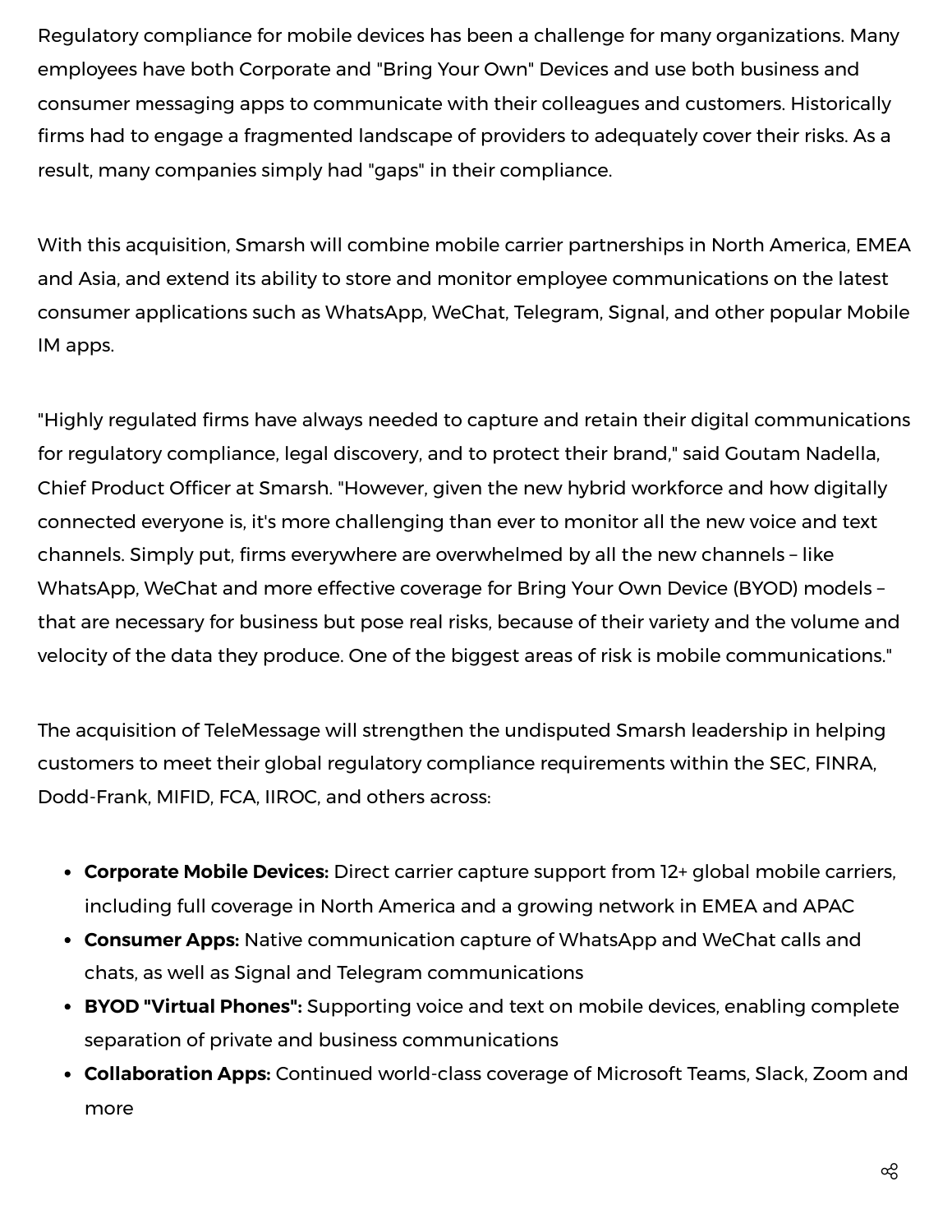"As in many other service industries, mobile communication is ubiquitous in the financial sector," said Nadella. "Bankers and traders use mobile phones and mobile instant messaging apps, for client communications, for commercial negotiations, to get order confirmations, and to finalize transactions. Unlike email communications, there are significant gaps in how firms capture and monitor mobile communications, which means these companies cannot trace all transactions information exchanged and information delivered over mobile devices. And that means significant regulatory and reputational risk for those firms, especially for voice communications."

Financial firms have learned that they cannot govern mobile communications simply through policy, which has been substantiated by increased regulatory warnings, scrutiny, enforcement, fines, and even license revocation. For instance, U.S. regulators issued some of the largest fines in history for firms that did not adequately monitor WhatsApp communications. In short, any financial firm which communicates through mobile SMS, MMS, calls, or WhatsApp chats must retain records for those communications.

"Bottom line, if you're a heavily regulated company doing business in 2022, you have to have a proven solution to capture, archive, and supervise mobile communications," said Nadella. "And there's no other company in the world that can match Smarsh. We have the most wellrounded portfolio for mobile coverage across devices, apps, and networks. Our ability to capture data at the source, retain that data, and understand the data contextually with the most sophisticated AI is unmatched in our industry. This acquisition enhances and reaffirms our market leadership."

"Now more than ever, regulated companies everywhere have to have a trusted solution that can allow their regulated employees use any mobile chat or mobile communication channel, while remaining compliant," said Guy Levit, CEO of TeleMessage. "We're delighted to be a part of Smarsh now and to deliver solutions that help firms around the globe improve efficiency, reach, and customer engagements by enabling mobile communications while protecting their company's bottom line and reputation."

## **About Smarsh:**

Smarsh enables companies to transform oversight into foresight by surfacing business-critical signals in more than 80 digital communications channels. Regulated organizations of all sizes